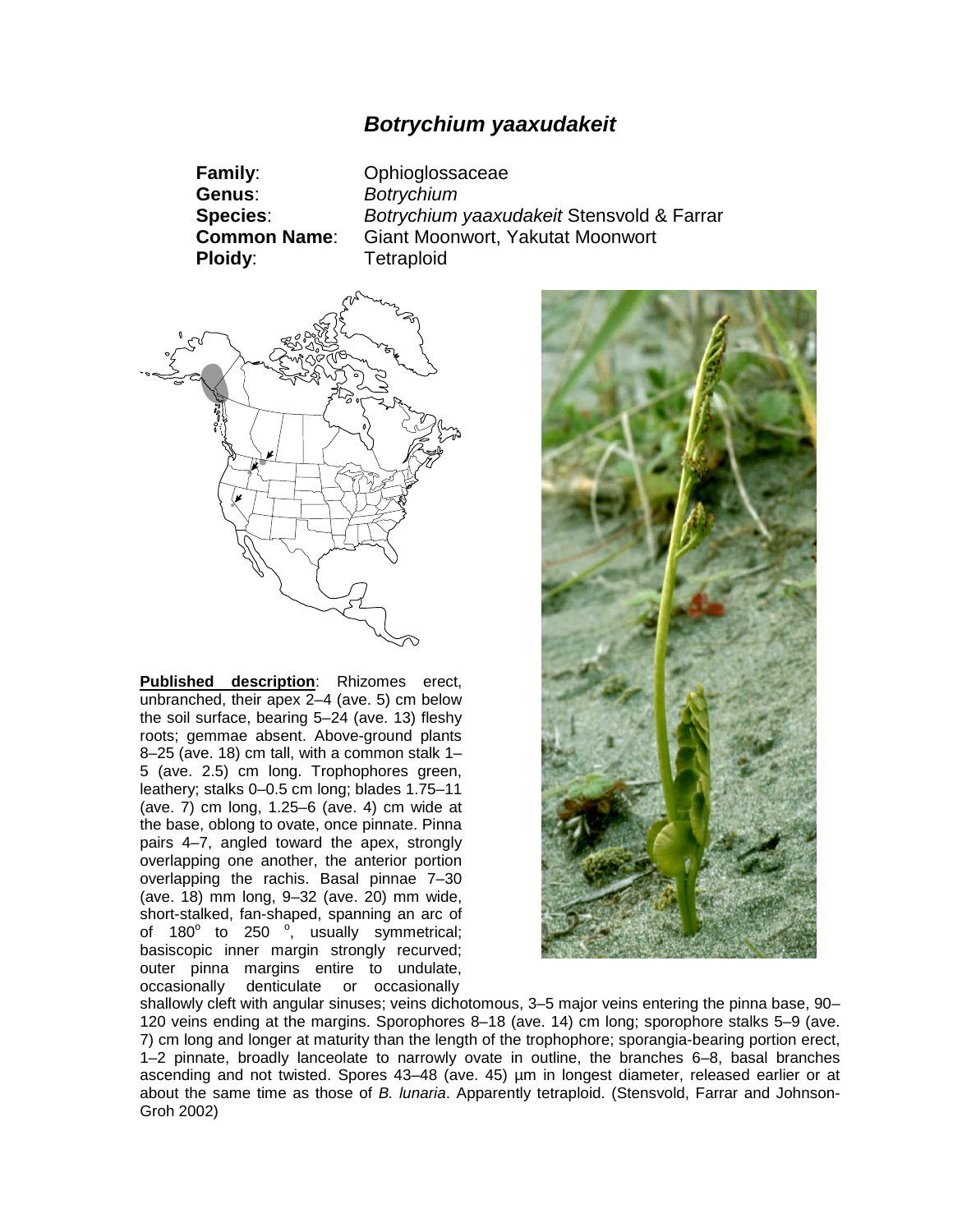### **Taxonomy**

*Botrychium yaaxudakeit* was described in 2002 by Stensvold, Farrar and Johnson-Groh, based on plants from coastal Alaska. In its type locality *B. yaaxudakeit* grows with *B. neolunaria* and had previously been considered to be that species.

### **Identification**

*Botrychiuum yaaxudakeit, B. lunaria* var*. lunaria, B. neolunaria, B. lunaria* var*. crenulatum* and *B. tunux* are the only moonwort species in which the span of the outer margin of the basal pinnae equals or exceeds 150˚, i.e., a half-moon shape. *B. yaaxudakeit,* in its northern range differs from *B. lunaria, B. tunux* and *B. neolunaria* in its darker green, more lustrous and firmer textured trophophore, pinnae that overlap one another and the rachis, and basal pinnae that are usually stalked and have a strongly recurved lower side margin. Pinna veins of *B. yaaxudakeit* tend to be fewer and coarser than those of the other taxa. These characters plus a sporophore stalk much longer at maturity than the length of the trophophore also distinguish *B. yaaxudakeit* from *B. tunux*.

Plants in the southernmost part of its range (Montana, Oregon and California) are much smaller and are more difficult to distinguish morphologically from *B. neolunaria and B. lunaria* var*. crenulatum.* Questionable specimens can be distinguished from all diploids of the *B. lunaria* complex by their larger spores averaging 45 µm in longest diameter. Spores of *B. neolunaria* average 36 µm and those of *B. tunux* average 40 µm. Spores of *B. lunaria* var*. crenulatum* are equally as large as those of *B. yaaxudakeit*, but the spreading pinnae with crenulate margins are distinctive to *B. lunaria* var*. crenulatum.*

## **Distribution**

*Botrychium yaaxudakeit* has been recorded from southeast Alaska, southwestern Yukon, northwestern British Columbia, northwestern Montana, northeastern Oregon and east Central California. Considering the disjunctive southern records, it seems likely that *B. yaaxudakeit* will ultimately be found elsewhere in the Mountains of western North America.

#### **Habitat**

In its coastal habitats *B. yaaxudakeit* grows on beach sand deposits sparsely to densely vegetated by bryophytes and herbaceous plants. In inland locations it occurs in grassy riverine meadows and mountain talus slopes and roadsides. In California *B. yaaxudakeit* is known from sites at the head of Virginia Canyon in Yosemite National Park. Here it grows under shrubby vegetation (*Potentilla* and *Salix*) among talus boulders at 10,000 feet.